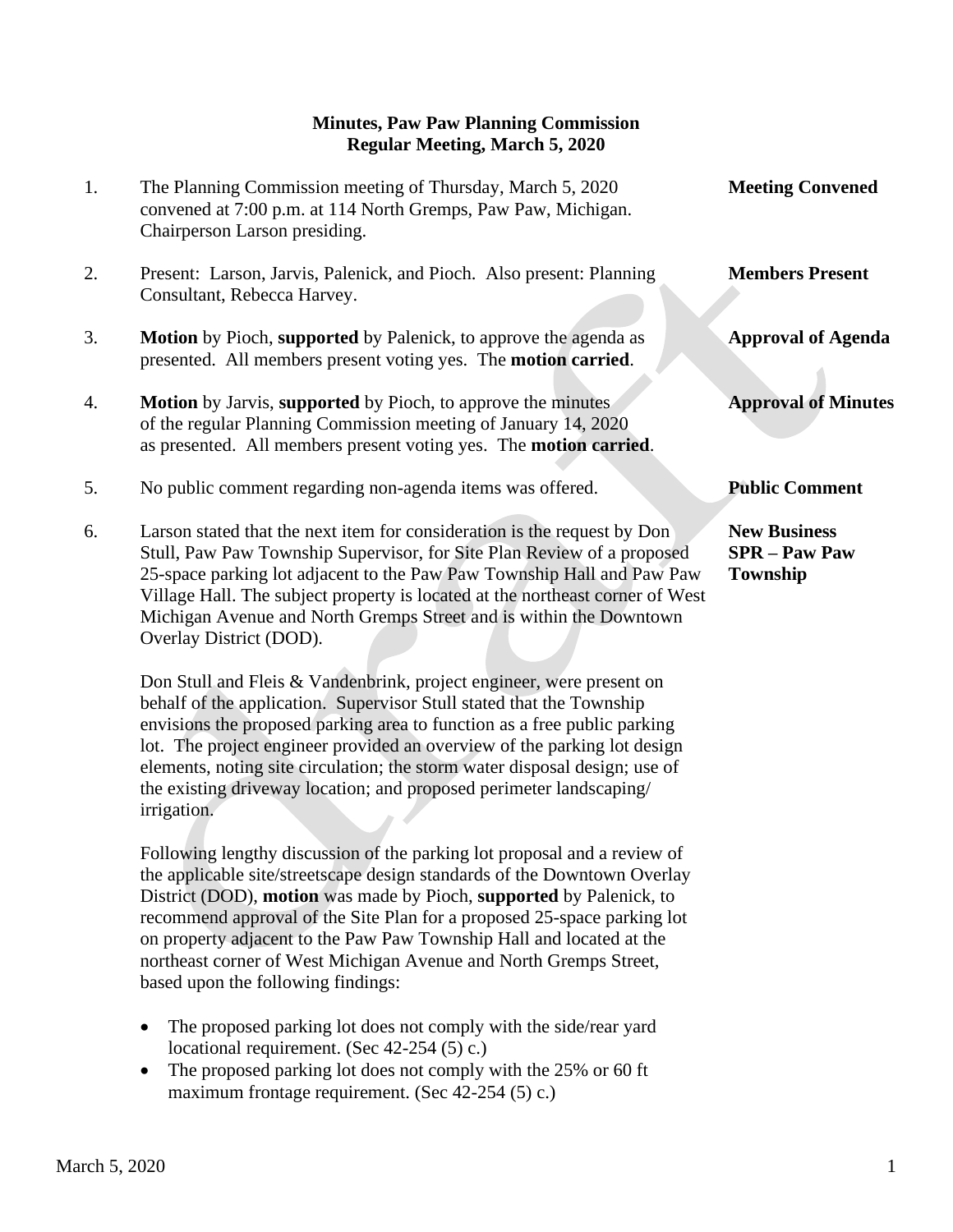- However, the intent of the parking lot locational/frontage standards will be held to be met if required screening and streetscape elements are incorporated into the site design.
- The Township agrees to the submission of a revised site plan that incorporates required screening (Sec 42-254 (5) d.) and streetscape elements (Sec 42-258).
- Compliance with the Site Plan Review Criteria set forth in Sec 42-402.

Site Plan Approval is recommended subject to the following conditions:

- 1. Compliance with the parking lot screening requirement established by Sec 42-254 (5) d. Specifically, 'where the parking lot is visible from a street, it shall be screened by a 3 ft tall screen wall located between the parking lot and the sidewalk.'
- 2. Compliance with the streetscape design requirements established by Sec 42-258. Specifically,
	- o *Street trees*. One (1) canopy tree shall be provided for every 40 ft of street frontage.
	- o *Street lights*. Pedestrian level street lighting meeting the specifications of Village light fixtures shall be installed along the sidewalk.
	- o *Street furniture*. Benches and trash receptacles shall be provided in appropriate areas along the sidewalk.
	- o *Bicycle facilities*. Parking lots shall include bike racks to allow the parking of one (1) bike for every 10 parking spaces.
- 3. Submission of a landscape plan that provides detail of the proposed 5-10 ft wide irrigated landscape strip along the street frontages.
- 4. Submission of an outdoor lighting plan demonstrating compliance with the lighting provisions of Sec 42-405. The provision of the required street lights along the sidewalk will be held to meet the outdoor lighting requirements for the site.
- **5.** Village Fire Department review/approval.
- **6.** Village Department of Public Works review/approval of the proposed method of storm water disposal.
- **7.** Compliance with all Federal, State and Local codes/ordinances.

All members present voting yes. The **motion carried**.

7. Larson stated that the next item for consideration are the proposed **Public Hearing:**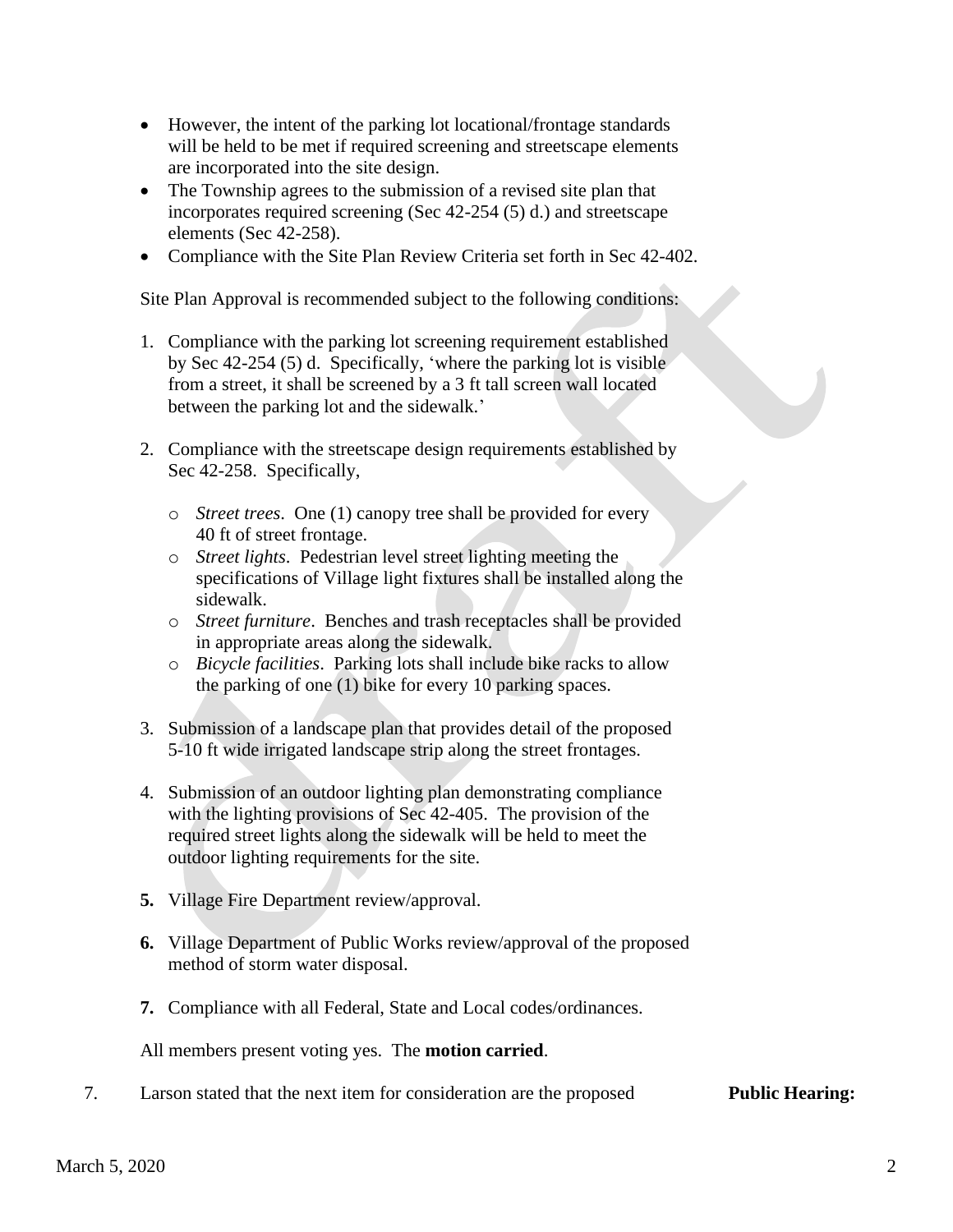amendments to the Zoning Ordinance related to 'Open Air Businesses'. **Open Air Business** Specifically, amendments to the definitions of 'junk or salvage yard' and 'open air business'; to the B-2, CBD, I-1, I-2 and PUD Districts to allow an 'open air business', 'outdoor display of merchandise', and/or an 'indoor/outdoor commercial recreational facility'; and, to amend and/or establish use standards for an 'open air business' and an 'indoor/outdoor commercial recreational facility'. Larson opened the public hearing.

 Harvey provided an overview of the proposed amendments. Larson noted that the subject of 'open air businesses' and the draft text has received lengthy consideration at Planning Commission meetings since November, 2019.

 No public comment was offered and Larson closed the public comment portion of the public hearing.

 **Motion** was made by Pioch, **supported** by Jarvis, to recommend Village Council approval of the proposed amendments to Sec 42-3 – Definitions; Sec 42-222/223 – B-2 District; Sec 42-242 – CBD District; Sec 42-302/303 – I-1 District; Sec 42-323 – I-2 District; Sec 42-343 – PUD District; and, Sec 42-367 – Special Use Site Design Standards as set forth in the March 5, 2020 Notice of Public Hearing. All members present voting yes. The  **motion carried**.

8. Larson stated that the next item for consideration is the identification/ **New Business**: selection of the Planning Commission's next Work Plan item. Harvey **PC Work Plan**  referenced the 2019-2020 Planning Commission Work Plan – *updated 3.05.20*, and provided a status report on the prioritized work tasks. She noted that all prioritized work tasks have been completed and have either received or are pending Village Council action.

 Planning Commission discussion of the Work Plan ensued, wherein the following was determined:

- Add a review of the existing definition of 'family' as a work task.
- Add discussion of the 'short-term rental' conversation in Michigan and a review of the existing regulatory approach in the Village as a work task.
- Re-prioritize the Work Plan as follows:
	- #1 Develop a 'gateway zoning district' (per the Master Plan)
	- #2 Incorporate streetscape standards into the Zoning Ordinance to implement adopted streetscape plans
	- #3 Review the existing regulatory approach to 'short term rentals' in the Village. Consider proposed legislation and optional